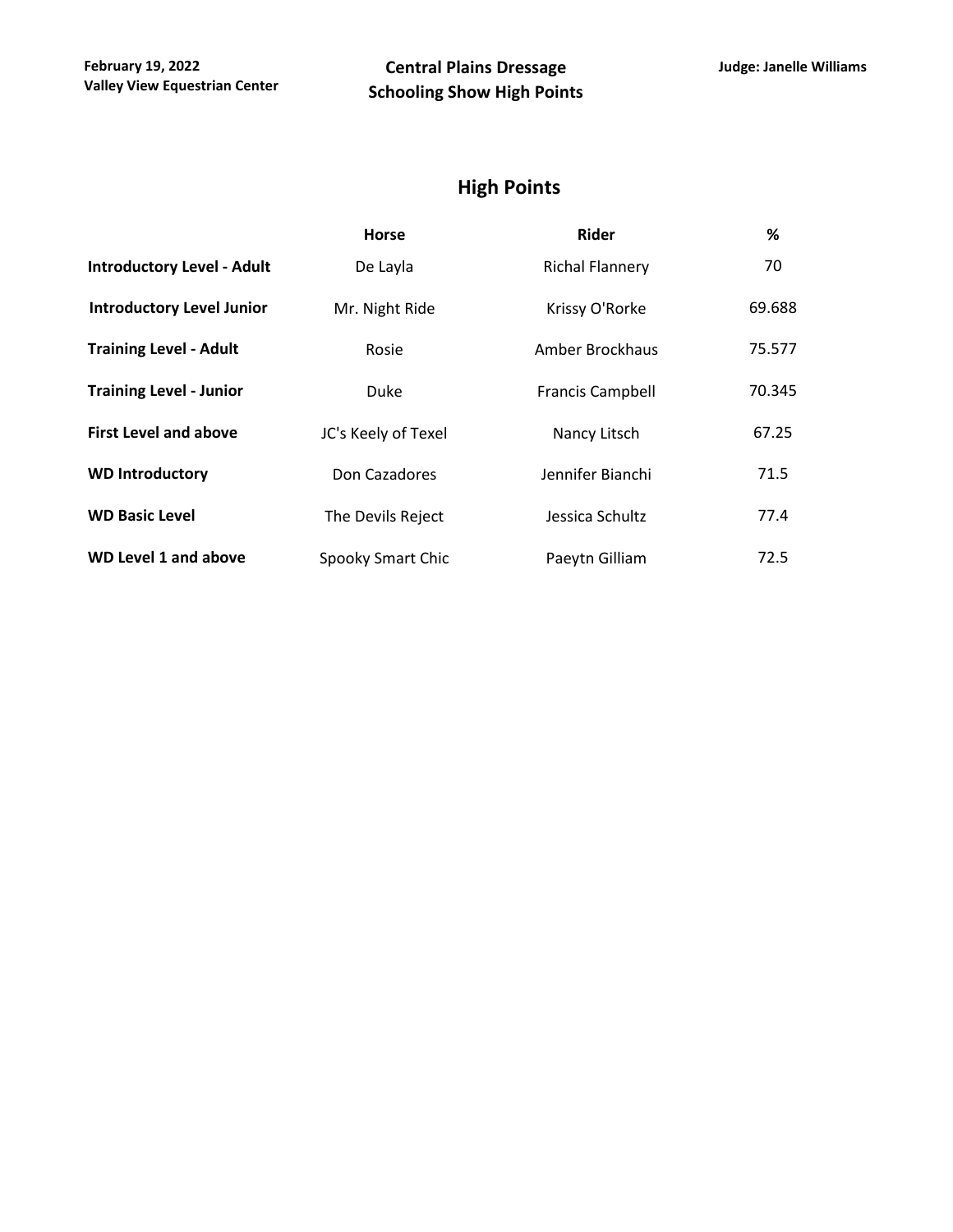#### **Introductory Level Test A**

(C) Williams,

| $(0, 1)$ . The set of $(0, 1)$   |                         |                                    |                      |              |               |                |
|----------------------------------|-------------------------|------------------------------------|----------------------|--------------|---------------|----------------|
| 59 Krissy O'Rorke                | Mr. Night Ride          | Introductory Walk-Trot Test A 2019 | JR/YR                | 111.5        | 69.688%       | -1             |
| 255 Maggie McGauigh              | Tony                    | Introductory Walk-Trot Test A 2019 | JR/YR                | 108.5        | 67.813%       | 2              |
| 268 Braylee Dugat                | Rowan                   | Introductory Walk-Trot Test A 2019 | JR/YR                | 104.0        | 65.000%       | 3              |
| 265 Blakely Morton               | Checkers                | Introductory Walk-Trot Test A 2019 | JR/YR                | 98.0         | 61.250%       | 4              |
| 12 Richal Flannery               | Open                    | 112.0                              | 70.000%              | $\mathbf{1}$ |               |                |
| <b>Introductory Level Test B</b> |                         |                                    |                      |              |               |                |
| (C) Williams,                    |                         |                                    |                      |              |               |                |
| 255 Maggie McGauigh              | Tony                    | Introductory Walk-Trot Test B 2019 | JR/YR                | 110.5        | 69.063%       | $\mathbf{1}$   |
| 59 Krissy O'Rorke                | Mr. Night Ride          | Introductory Walk-Trot Test B 2019 | JR/YR                | 110.0        | 68.750%       | 2              |
| 268 Braylee Dugat                | Rowan                   | Introductory Walk-Trot Test B 2019 | JR/YR                | 102.0        | 63.750%       | 3              |
| 265 Blakely Morton               | Checkers                | Introductory Walk-Trot Test B 2019 | JR/YR                | 100.5        | 62.813%       | 4              |
| 12 Richal Flannery               | De Layla                | Introductory Walk-Trot Test B 2019 | Open                 | 111.5        | 69.688%       | $\mathbf{1}$   |
| <b>Introductory Level Test C</b> |                         |                                    |                      |              |               |                |
| (C) Williams,                    |                         |                                    |                      |              |               |                |
| 59 Krissy O'Rorke                | Mr. Night Ride          | Introductory Walk-Trot Test C 2019 | JR/YR                |              | 127.5 63.750% | $\mathbf 1$    |
| <b>Training Level Test 1</b>     |                         |                                    |                      |              |               |                |
| (C) Williams,                    |                         |                                    |                      |              |               |                |
| 300 Amber Brockhaus              | Rosie                   | Training Level, Test 1 2019        | <b>Adult Amateur</b> | 196.5        | 75.577%       | -1             |
| 180 Thomas Groves                | Paddymeboy              | Training Level, Test 1 2019        | <b>Adult Amateur</b> | 161.5        | 62.115%       | $\overline{2}$ |
| 29 Chloe Gochenour               | Semper Fi               | Training Level, Test 1 2019        | JR/YR                | 176.0        | 67.692%       | $\mathbf{1}$   |
| 295 Francis Campbell             | Duke                    | Training Level, Test 1 2019        | JR/YR                | 175.0        | 67.308%       | 2              |
| 2 Audrey McKenna                 | Madigan von Benestar    | Training Level, Test 1 2019        | Open                 | 171.0        | 65.769%       | $\mathbf{1}$   |
| <b>Training Level Test 2</b>     |                         |                                    |                      |              |               |                |
| (C) Williams,                    |                         |                                    |                      |              |               |                |
| 300 Amber Brockhaus              | Rosie                   | Training Level, Test 2 2019        | <b>Adult Amateur</b> | 206.5        | 71.207%       | $\mathbf 1$    |
| 180 Thomas Groves                | Paddymeboy              | Training Level, Test 2 2019        | <b>Adult Amateur</b> | 180.5        | 62.241%       | $\overline{2}$ |
| 295 Francis Campbell             | Duke                    | Training Level, Test 2 2019        | JR/YR                | 204.0        | 70.345%       | $\mathbf{1}$   |
| 29 Chloe Gochenour               | Semper Fi               | Training Level, Test 2 2019        | JR/YR                | 189.5        | 65.345%       | 2              |
| 2 Audrey McKenna                 | Madigan von Benestar    | Training Level, Test 2 2019        | Open                 | 197.5        | 68.103%       | 1              |
| <b>First Level Test 1</b>        |                         |                                    |                      |              |               |                |
| (C) Williams,                    |                         |                                    |                      |              |               |                |
| 258 Abby Logan                   | Russell                 | First Level, Test 1 2019           | JR/YR                | 184.5        | 63.621%       | -1             |
| 63 Marilee Tussing               | Roscommon Monday Mornin | First Level, Test 1 2019           | Open                 | 192.5        | 66.379%       | $\mathbf{1}$   |
| <b>First Level Test 2</b>        |                         |                                    |                      |              |               |                |
| (C) Williams,                    |                         |                                    |                      |              |               |                |
| 258 Abby Logan                   | Russell                 | First Level, Test 2 2019           | JR/YR                | 226.0        | 64.571%       | 1              |
| 63 Marilee Tussing               | Roscommon Monday Mornin | First Level, Test 2 2019           | Open                 | 227.0        | 64.857%       | $\mathbf{1}$   |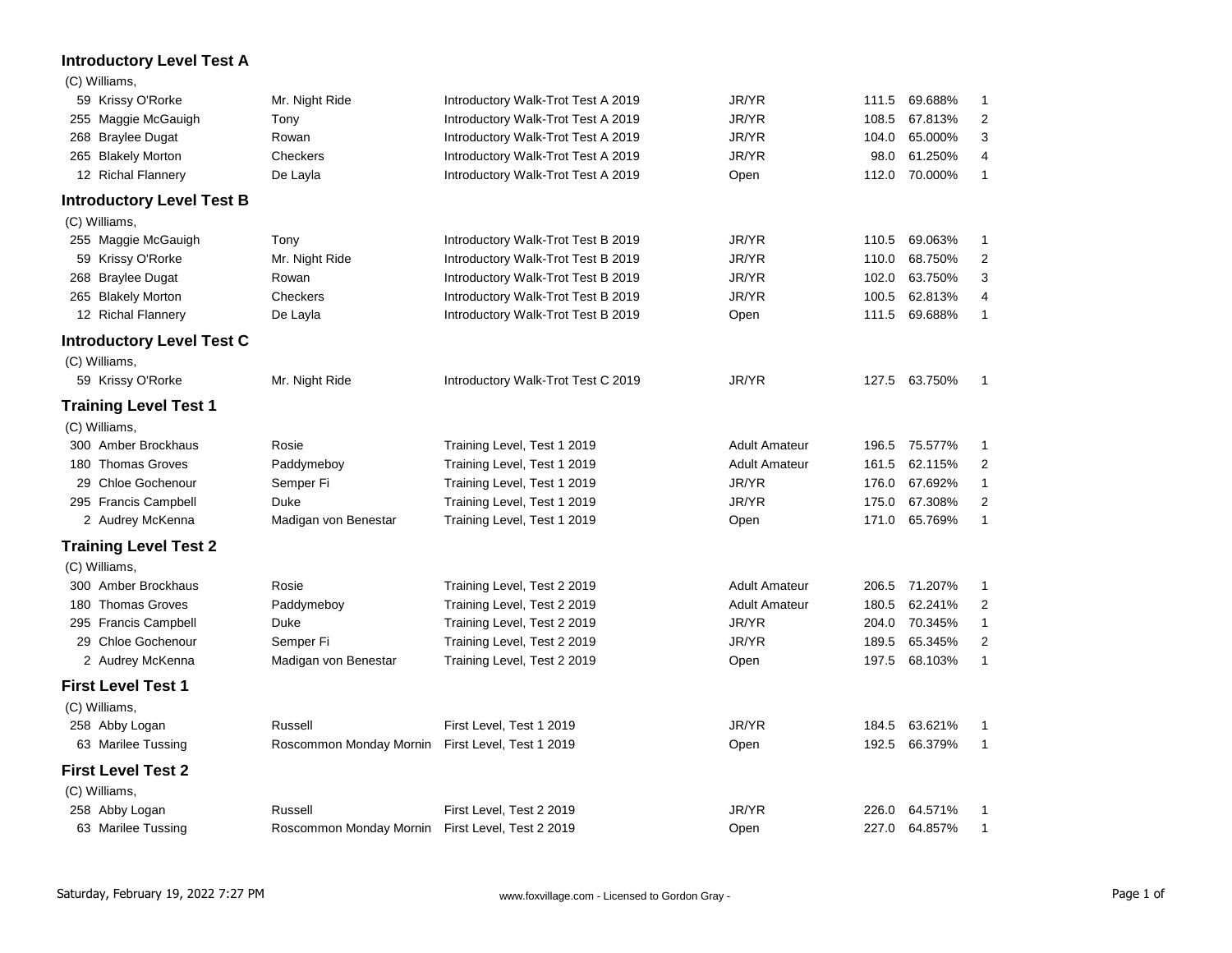#### **Third Level Test 3**  $($ C) Williams

| $(U)$ williams,                        |                            |                                                          |                      |       |               |                |
|----------------------------------------|----------------------------|----------------------------------------------------------|----------------------|-------|---------------|----------------|
| 343 Nancy Litsch                       | JC's Keely of Texel        | Third Level, Test 3 2019                                 | <b>Adult Amateur</b> |       | 269.0 67.250% | -1             |
| <b>Sport Horse in Hand</b>             |                            |                                                          |                      |       |               |                |
| (C) Williams,                          |                            |                                                          |                      |       |               |                |
| 249 Steve Mayo                         | Mount Sainte Clair         | USDF Prospects In-Hand 2019                              |                      | 76.3  | 76.250%       | 1              |
| 282 Stacey Prock                       | Superior                   | USDF Prospects In-Hand 2019                              | <b>Adult Amateur</b> | 73.1  | 73.125%       | $\overline{2}$ |
| <b>Western Dressage Introductory 1</b> |                            |                                                          |                      |       |               |                |
| (C) Williams,                          |                            |                                                          |                      |       |               |                |
| 204 Angela Siemer                      | Rise Above "Riley"         | Western Dressage Intro Test 1                            | <b>Adult Amateur</b> | 150.0 | 68.182%       | 1              |
| 296 Jennifer Bianchi                   | <b>Black Betty</b>         | Western Dressage Intro Test 1                            | <b>Adult Amateur</b> | 147.0 | 66.818%       | $\overline{2}$ |
| 297 Jennifer Bianchi                   | Don Cazadores              | Western Dressage Intro Test 1                            | <b>Adult Amateur</b> | 144.5 | 65.682%       | 3              |
| 73 Linda Clark                         | Smooch "Shut up and Kiss M | Western Dressage Intro Test 1                            | <b>Adult Amateur</b> | 141.0 | 64.091%       | 4              |
| 71 Holly Huffaker                      | Smilin' Jack               | Western Dressage Intro Test 1                            | Open                 | 147.0 | 66.818%       | $\mathbf{1}$   |
| 250 Suzanne Hailey                     | Del-Rita                   | Western Dressage Intro Test 1                            | Open                 | 141.5 | 64.318%       | $\overline{2}$ |
| 216 Richal Flannery                    | Giovanni RF                | Western Dressage Intro Test 1                            | Open                 | 140.5 | 63.864%       | 3              |
| <b>Western Dressage Introductory 2</b> |                            |                                                          |                      |       |               |                |
| (C) Williams,                          |                            |                                                          |                      |       |               |                |
| 297 Jennifer Bianchi                   | Don Cazadores              | Western Dressage Intro Test 2                            | <b>Adult Amateur</b> |       | 128.0 71.111% | 1              |
| 204 Angela Siemer                      | Rise Above "Riley"         | Western Dressage Intro Test 2                            | <b>Adult Amateur</b> | 125.5 | 69.722%       | $\overline{2}$ |
| 296 Jennifer Bianchi                   | <b>Black Betty</b>         | Western Dressage Intro Test 2                            | <b>Adult Amateur</b> | 119.5 | 66.389%       | 3              |
| 237 Pat Gent                           | <b>Allie Darling</b>       | Western Dressage Intro Test 2                            | <b>Adult Amateur</b> | 109.0 | 60.556%       | 4              |
| 73 Linda Clark                         | Smooch "Shut up and Kiss M | Western Dressage Intro Test 2                            | <b>Adult Amateur</b> | 107.0 | 59.444%       | 5              |
| 219 Eruca Reinman                      | Mocha Java Cheer           | Western Dressage Intro Test 2                            | <b>Adult Amateur</b> | 100.5 | 55.833%       | 6              |
| 71 Holly Huffaker                      | Smilin' Jack               | Western Dressage Intro Test 2                            | Open                 | 115.5 | 64.167%       | $\mathbf{1}$   |
| 250 Suzanne Hailey                     | Del-Rita                   | Western Dressage Intro Test 2                            | Open                 | 113.0 | 62.778%       | $\overline{2}$ |
| <b>Western Dressage Introductory 3</b> |                            |                                                          |                      |       |               |                |
| (C) Williams,                          |                            |                                                          |                      |       |               |                |
| 297 Jennifer Bianchi                   | Don Cazadores              | Western Dressage Intro Test 3                            | <b>Adult Amateur</b> | 143.0 | 71.500%       | 1              |
| 296 Jennifer Bianchi                   | <b>Black Betty</b>         | Western Dressage Intro Test 3                            | <b>Adult Amateur</b> | 134.5 | 67.250%       | $\overline{2}$ |
| 219 Eruca Reinman                      | Mocha Java Cheer           | Western Dressage Intro Test 3                            | <b>Adult Amateur</b> | 124.5 | 62.250%       | 3              |
| 69 Holly Huffaker                      | Smooch "Shut up and Kiss M | Western Dressage Intro Test 3                            | Open                 | 136.0 | 68.000%       | 1              |
| 250 Suzanne Hailey                     | Del-Rita                   | Western Dressage Intro Test 3                            | Open                 | 127.5 | 63.750%       | $\overline{2}$ |
| <b>Western Dressage Introductory 4</b> |                            |                                                          |                      |       |               |                |
| (C) Williams,                          |                            |                                                          |                      |       |               |                |
| 69 Holly Huffaker                      |                            | Smooch "Shut up and Kiss M Western Dressage Intro Test 4 | Open                 | 136.0 | 68.000%       | 1              |
| 292 Suzanne Hailey                     | Sammie the Red Rocker      | Western Dressage Intro Test 4                            | Open                 | 134.0 | 67.000%       | $\overline{2}$ |
| <b>Western Dressage Basic 1</b>        |                            |                                                          |                      |       |               |                |
| (C) Williams,                          |                            |                                                          |                      |       |               |                |
| 281 Kristin Toffoli                    | Apollo                     | Western Dressage Basic Test 1                            | <b>Adult Amateur</b> |       | 184.0 70.769% | 1              |
|                                        |                            |                                                          |                      |       |               |                |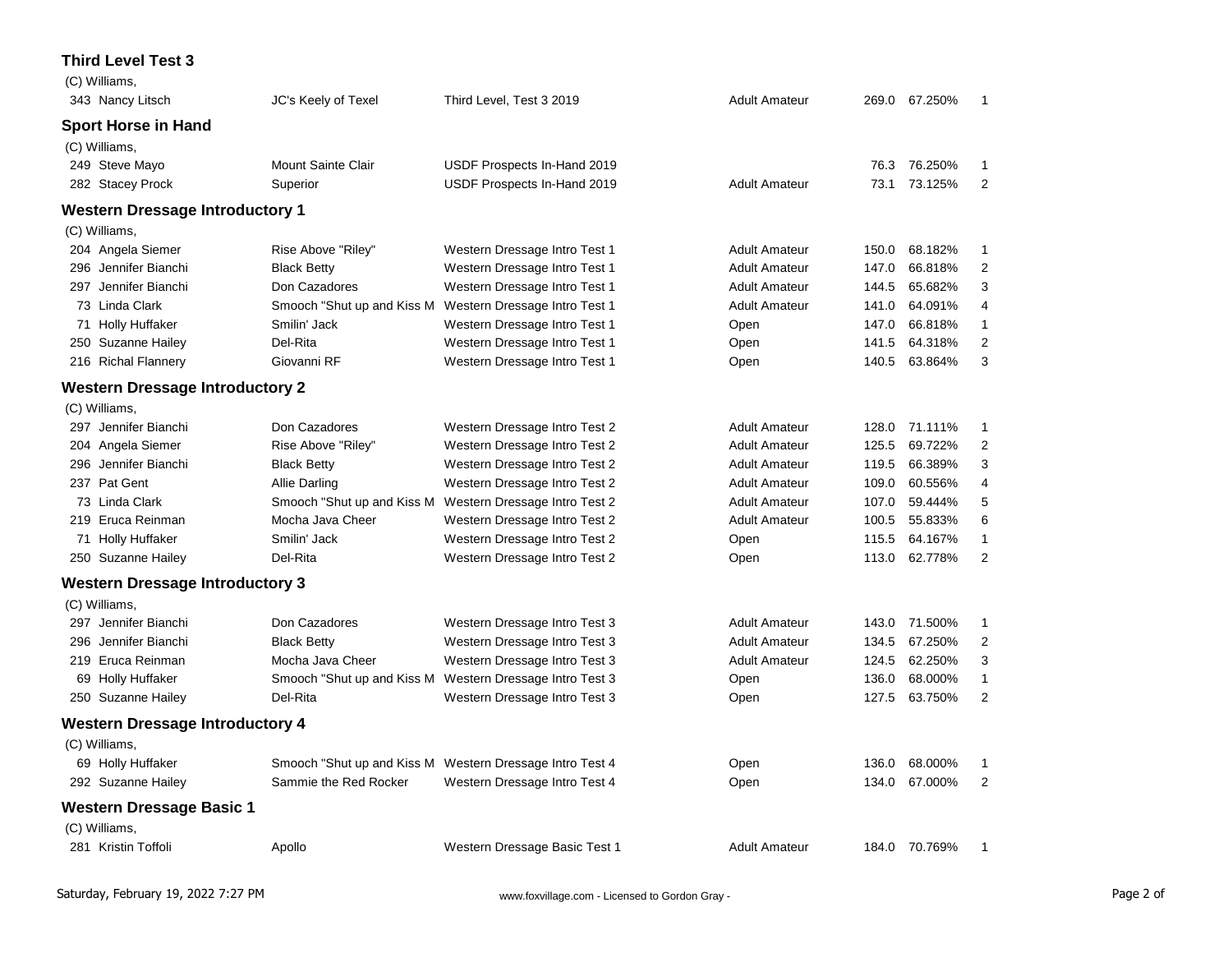| 51 Jessica Schultz                             | The Devils Reject       | Western Dressage Basic Test 1                                                      | <b>Adult Amateur</b> | 179.5 | 69.038%       | 2              |
|------------------------------------------------|-------------------------|------------------------------------------------------------------------------------|----------------------|-------|---------------|----------------|
| 297 Jennifer Bianchi                           | Don Cazadores           | Western Dressage Basic Test 1                                                      | <b>Adult Amateur</b> | 176.5 | 67.885%       | 3              |
| 296 Jennifer Bianchi                           | <b>Black Betty</b>      | Western Dressage Basic Test 1                                                      | <b>Adult Amateur</b> | 168.0 | 64.615%       | 4              |
| 218 Taylor Talley                              | Popcorn                 | Western Dressage Basic Test 1                                                      | JR/YR                | 175.0 | 67.308%       | $\mathbf{1}$   |
| 72 Holly Huffaker                              | Sport                   | Western Dressage Basic Test 1                                                      | Open                 | 178.0 | 68.462%       | 1              |
| 292 Suzanne Hailey                             | Sammie the Red Rocker   | Western Dressage Basic Test 1                                                      | Open                 | 158.0 | 60.769%       | $\overline{2}$ |
| <b>Western Dressage Basic 2</b>                |                         |                                                                                    |                      |       |               |                |
| (C) Williams,                                  |                         |                                                                                    |                      |       |               |                |
| 51 Jessica Schultz                             | The Devils Reject       | Western Dressage Basic Test 2                                                      | <b>Adult Amateur</b> |       | 193.5 77.400% | $\mathbf 1$    |
| 281 Kristin Toffoli                            | Apollo                  | Western Dressage Basic Test 2                                                      | <b>Adult Amateur</b> | 185.0 | 74.000%       | 2              |
| 218 Taylor Talley                              | Popcorn                 | Western Dressage Basic Test 2                                                      | JR/YR                | 157.5 | 63.000%       | 1              |
| 292 Suzanne Hailey                             | Sammie the Red Rocker   | Western Dressage Basic Test 2                                                      | Open                 | 173.0 | 69.200%       | $\mathbf{1}$   |
| 72 Holly Huffaker                              | Sport                   | Western Dressage Basic Test 2                                                      | Open                 | 171.0 | 68.400%       | $\overline{2}$ |
| Western Dressage Level 1 test 1                |                         |                                                                                    |                      |       |               |                |
| (C) Williams,                                  |                         |                                                                                    |                      |       |               |                |
| 291 Stacey Prock                               | <b>Blu Holly Hock</b>   | Western Dressage Level 1 Test 1                                                    | <b>Adult Amateur</b> | 152.0 | 60.800%       | 1              |
| 275 Paetyn Gilliam                             | Spooky Smart Chic       | Western Dressage Level 1 Test 1                                                    | JR/YR                | 180.5 | 72.200%       | 1              |
| 63 Marilee Tussing                             | Roscommon Monday Mornin | Western Dressage Level 1 Test 1                                                    | Open                 | 164.5 | 65.800%       | $\mathbf{1}$   |
| <b>Western Dressage Level 1 Test 2</b>         |                         |                                                                                    |                      |       |               |                |
| (C) Williams,                                  |                         |                                                                                    |                      |       |               |                |
| 291 Stacey Prock                               | <b>Blu Holly Hock</b>   | Western Dressage Level 1 Test 2                                                    | <b>Adult Amateur</b> |       | 169.0 62.593% | 1              |
| <b>Western Dressage Level 1 Test 3</b>         |                         |                                                                                    |                      |       |               |                |
| (C) Williams,                                  |                         |                                                                                    |                      |       |               |                |
| 279 Cindy Kerr                                 | Rainy                   | Western Dressage Level 1 Test 3                                                    | <b>Adult Amateur</b> |       | 223.0 71.935% | 1              |
| <b>Western Dressage Level 1 Test 4</b>         |                         |                                                                                    |                      |       |               |                |
| (C) Williams,                                  |                         |                                                                                    |                      |       |               |                |
| 279 Cindy Kerr                                 | Rainy                   | Western Dressage Level 1 Test 4                                                    | <b>Adult Amateur</b> |       | 208.0 71.724% | 1              |
| <b>Working Equitation Level 1 Introductory</b> |                         |                                                                                    |                      |       |               |                |
| (C) Williams,                                  |                         |                                                                                    |                      |       |               |                |
| 68 Amy Mullins                                 | Reilly                  | Working Equitation Level 1 - Introductory                                          | <b>Adult Amateur</b> | 166.0 | 69.167%       | 3              |
| 275 Paetyn Gilliam                             | Spooky Smart Chic       | Working Equitation Level 1 - Introductory                                          | JR/YR                | 170.0 | 70.833%       | 1              |
| 44 Seth Marshall                               | <b>Bristol</b>          | Working Equitation Level 1 - Introductory                                          | Open                 | 167.0 | 69.583%       | $\overline{2}$ |
| 46 Seth Marshall                               | Salty                   | Working Equitation Level 1 - Introductory                                          | Open                 | 163.5 | 68.125%       | 4              |
| <b>Working Equitation Level 2 Novice A</b>     |                         |                                                                                    |                      |       |               |                |
|                                                |                         |                                                                                    |                      |       |               |                |
| (C) Williams,<br>281 Kristin Toffoli           | Apollo                  |                                                                                    | <b>Adult Amateur</b> | 167.5 | 69.792%       | $\mathbf 1$    |
| 64 Robert Mullins                              | <b>Bellatrix</b>        | Working Equitation - Level 2 - Novice A<br>Working Equitation - Level 2 - Novice A | <b>Adult Amateur</b> | 165.5 | 68.958%       | 2              |
| 42 Michele Marshall                            | Mateos Regal Son        | Working Equitation - Level 2 - Novice A                                            | Open                 | 163.5 | 68.125%       | 3              |
| 72 Holly Huffaker                              | Sport                   | Working Equitation - Level 2 - Novice A                                            | Open                 | 161.0 | 67.083%       | 4              |
|                                                |                         |                                                                                    |                      |       |               |                |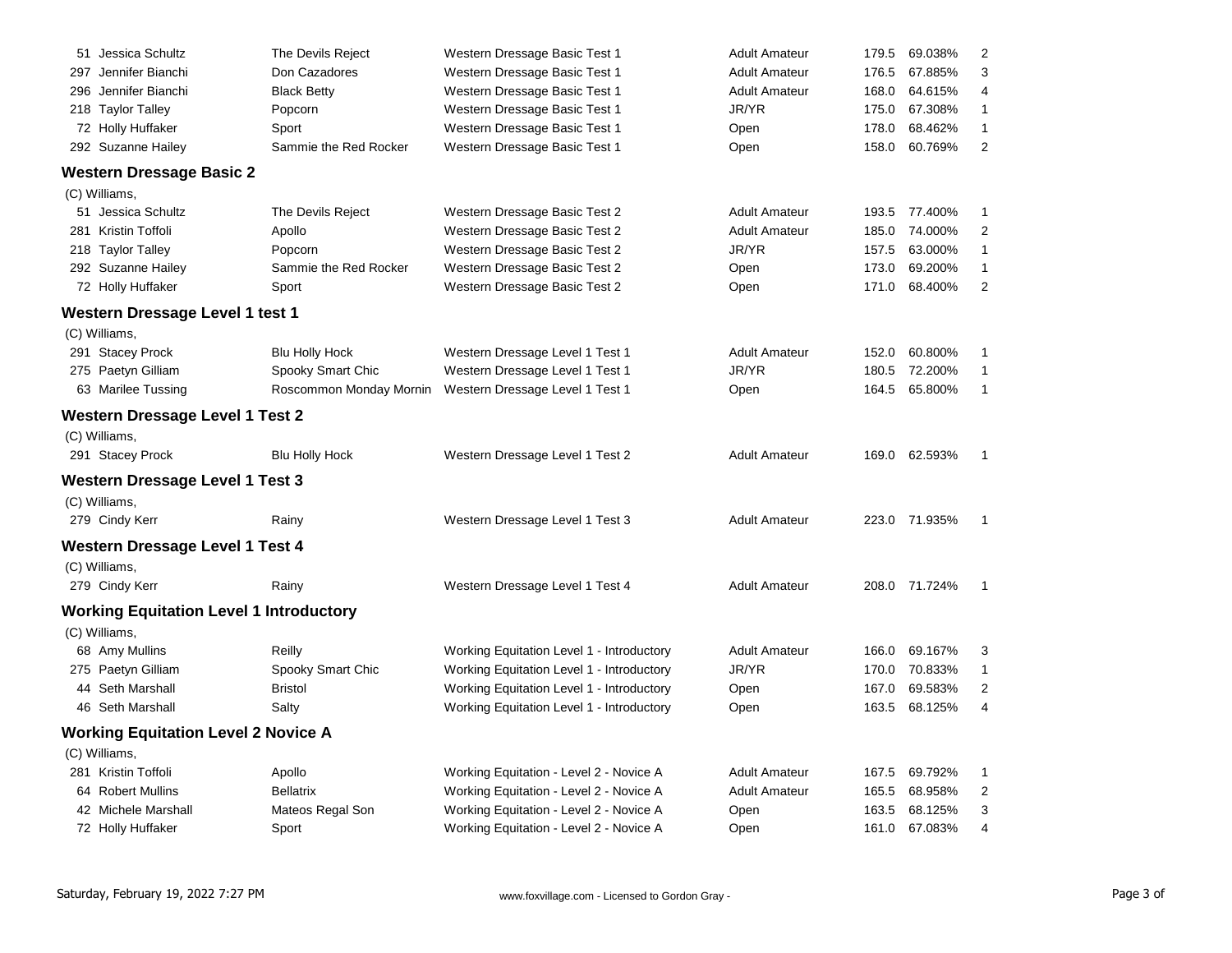### **United States Rules for Working Equitation FINAL COMPETITION PLACEMENT**

|                        |                                                                                            |                                     |                 |                                                         |                 | Dresssage, EOH, Speed         |                |                          |                                       |                |                  |                |                |  |  |
|------------------------|--------------------------------------------------------------------------------------------|-------------------------------------|-----------------|---------------------------------------------------------|-----------------|-------------------------------|----------------|--------------------------|---------------------------------------|----------------|------------------|----------------|----------------|--|--|
|                        | <b>Competition Name: Central Plains Dressage Society February</b><br><b>Schooling Show</b> |                                     |                 |                                                         |                 |                               |                | Date: February 19, 2022  |                                       |                |                  |                |                |  |  |
|                        | Level/Division: 2 - Novice A                                                               |                                     |                 |                                                         | Class No. 23    |                               |                |                          | No of Competitors                     |                | <b>Sheet</b>     | $\mathbf{1}$   | of $1$         |  |  |
|                        |                                                                                            | Rider Name/No.<br>64 Robert Mullins |                 | Rider Name/No.<br>42 Michele Marshall 72 Holly Huffaker |                 | Rider Name/No.                |                |                          | Rider Name/No.<br>281 Kristin Toffoli |                | Rider Name/No. I |                | Rider Name/No. |  |  |
| Official's<br>Approval |                                                                                            | Horse Name/No.<br><b>Bellatrix</b>  |                 | <b>Horse Name/No</b><br>Mateos Regal Son                |                 | <b>Horse Name/No</b><br>Sport |                | Horse Name/No.<br>Apollo |                                       | Horse Name/No. |                  | Horse Name/No. |                |  |  |
|                        | <b>DRESSAGE</b>                                                                            |                                     |                 |                                                         |                 |                               |                |                          |                                       |                |                  |                |                |  |  |
|                        | Percentage                                                                                 |                                     | 68.958          |                                                         | 68.125          |                               | 67.083         |                          |                                       | 69.792         |                  |                |                |  |  |
|                        | <b>Total Collective</b><br>Marks                                                           |                                     | 49              |                                                         | 49              |                               | 48             |                          |                                       | 49             |                  |                |                |  |  |
|                        | Placing                                                                                    |                                     | $\overline{2}$  |                                                         | 3               |                               | 4              |                          |                                       | 1              |                  |                |                |  |  |
|                        | Points                                                                                     |                                     | $\mathfrak{Z}$  |                                                         | $\overline{2}$  |                               | $\mathbf{1}$   |                          |                                       | 5              |                  |                |                |  |  |
|                        | <b>EASE OF</b><br><b>HANDLING</b>                                                          |                                     |                 |                                                         |                 |                               |                |                          |                                       |                |                  |                |                |  |  |
|                        | Percentage                                                                                 |                                     | 68.684          |                                                         | 78.105          |                               | 68.158         |                          |                                       | 71.053         |                  |                |                |  |  |
|                        | <b>Total Collective</b><br><b>Marks</b>                                                    |                                     | 41.5            |                                                         | 44              |                               | 42             |                          |                                       | 44             |                  |                |                |  |  |
|                        | Total No. of 0's                                                                           |                                     | $\pmb{0}$       |                                                         | $\mathbf 0$     |                               | 0              |                          |                                       | $\overline{0}$ |                  |                |                |  |  |
|                        | Placing                                                                                    |                                     | 3               |                                                         | $\mathbf{1}$    |                               | 4              |                          |                                       | $\overline{2}$ |                  |                |                |  |  |
|                        | Points                                                                                     |                                     | $\overline{2}$  |                                                         | 5               |                               | 1              |                          |                                       | 3              |                  |                |                |  |  |
|                        | <b>DRESSAGE/EOH</b><br>POINT TOTAL                                                         |                                     |                 |                                                         |                 |                               |                |                          |                                       |                |                  |                |                |  |  |
|                        | <b>SPEED</b>                                                                               |                                     |                 | .                                                       |                 |                               |                |                          |                                       |                |                  |                |                |  |  |
|                        | <b>Elapsed Time</b>                                                                        |                                     | 3:10            |                                                         | 2:05            |                               | 2:33           |                          |                                       | 2:45           |                  |                |                |  |  |
|                        | Penalty/Bonus                                                                              |                                     | $\overline{20}$ |                                                         | $-10$           |                               | 0              |                          |                                       | $-10$          |                  |                |                |  |  |
|                        | Final Time                                                                                 |                                     | 3:30            |                                                         | 1:55            |                               | 2:33           |                          |                                       | 2:35           |                  |                |                |  |  |
|                        | Placing                                                                                    |                                     | $\overline{4}$  |                                                         | $\mathbf{1}$    |                               | $\overline{2}$ |                          |                                       | $\overline{3}$ |                  |                |                |  |  |
|                        | Points                                                                                     |                                     | $\mathbf{1}$    |                                                         | 5               |                               | 3              |                          |                                       | $\overline{c}$ |                  |                |                |  |  |
|                        | <b>TOTAL POINTS</b>                                                                        |                                     | $6\phantom{a}$  |                                                         | $\overline{12}$ |                               | 5              |                          |                                       | 10             |                  |                |                |  |  |
|                        | No of<br><b>DQs/Scratches</b>                                                              |                                     |                 |                                                         |                 |                               |                |                          |                                       |                |                  |                |                |  |  |
|                        | <b>FINAL PLACE</b>                                                                         |                                     | $\overline{3}$  |                                                         | $\mathbf{1}$    |                               | 4              |                          |                                       | $\overline{2}$ |                  |                |                |  |  |

Rev 2.2, 17 Dec 2018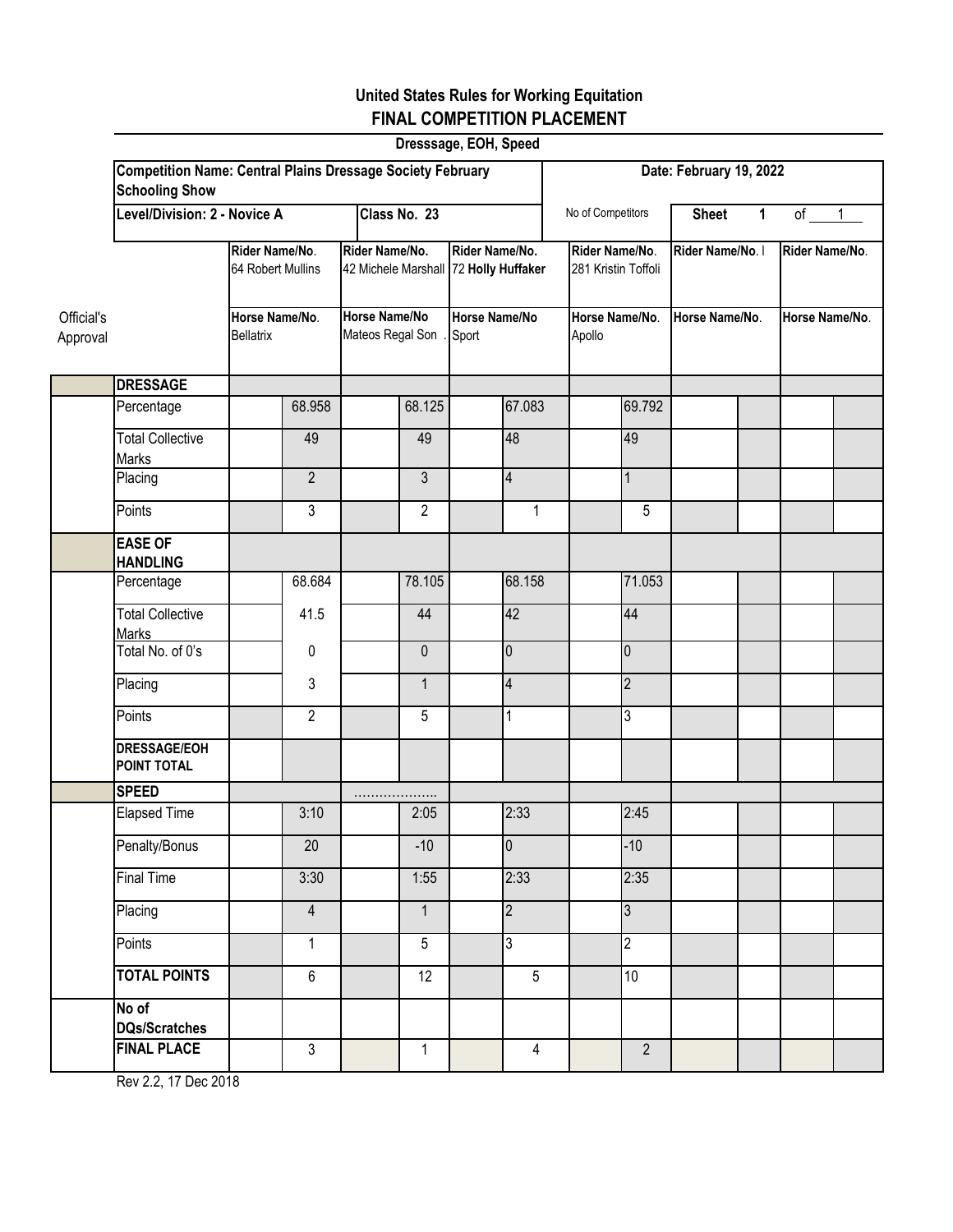### **United States Rules for Working Equitation FINAL COMPETITION PLACEMENT**

|                        |                                         |                                                                   |                |                                           |                                      | Dresssage, EOH, Speed         |                                    |                                   |                         |                  |              |                |  |  |  |  |
|------------------------|-----------------------------------------|-------------------------------------------------------------------|----------------|-------------------------------------------|--------------------------------------|-------------------------------|------------------------------------|-----------------------------------|-------------------------|------------------|--------------|----------------|--|--|--|--|
|                        | <b>Schooling Show</b>                   | <b>Competition Name: Central Plains Dressage Society February</b> |                |                                           |                                      |                               |                                    |                                   | Date: February 19, 2022 |                  |              |                |  |  |  |  |
|                        | <b>Level/Division: 1 Introductory</b>   |                                                                   |                |                                           | Class No. 22 B                       |                               |                                    | No of Competitors                 |                         | <b>Sheet</b>     | $\mathbf{1}$ | of $1$         |  |  |  |  |
|                        |                                         | Rider Name/No.<br>44 Seth Marshall                                |                |                                           | Rider Name/No.<br>275 Paetyn Gilliam |                               | Rider Name/No.<br>46 Seth Marshall | Rider Name/No.<br>68 Amy Mulliins |                         | Rider Name/No. I |              | Rider Name/No. |  |  |  |  |
| Official's<br>Approval |                                         | Horse Name/No.<br><b>Bristol</b>                                  |                | <b>Horse Name/No</b><br>Spooky Smart Chic |                                      | <b>Horse Name/No</b><br>Salty |                                    | Horse Name/No.<br>Rielly          |                         | Horse Name/No.   |              | Horse Name/No. |  |  |  |  |
|                        | <b>DRESSAGE</b>                         |                                                                   |                |                                           |                                      |                               |                                    |                                   |                         |                  |              |                |  |  |  |  |
|                        | Percentage                              |                                                                   | 69.583         |                                           | 70.833                               |                               | 68.125                             |                                   | 69.167                  |                  |              |                |  |  |  |  |
|                        | <b>Total Collective</b><br><b>Marks</b> |                                                                   | 51             |                                           | 51                                   |                               | 50                                 |                                   | 49                      |                  |              |                |  |  |  |  |
|                        | Placing                                 |                                                                   | $\overline{2}$ |                                           | $\mathbf{1}$                         |                               | $\overline{4}$                     |                                   | 3                       |                  |              |                |  |  |  |  |
|                        | Points                                  |                                                                   | 3              |                                           | 5                                    |                               | $\mathbf{1}$                       |                                   | $\overline{2}$          |                  |              |                |  |  |  |  |
|                        | <b>EASE OF</b><br><b>HANDLING</b>       |                                                                   |                |                                           |                                      |                               |                                    |                                   |                         |                  |              |                |  |  |  |  |
|                        | Percentage                              |                                                                   | 69.722         |                                           | 76.388                               |                               | 77.777                             |                                   | 73.888                  |                  |              |                |  |  |  |  |
|                        | <b>Total Collective</b><br><b>Marks</b> |                                                                   | 42             |                                           | 45.5                                 |                               | 46.5                               |                                   | 45                      |                  |              |                |  |  |  |  |
|                        | Total No. of 0's                        |                                                                   | $\mathbf 0$    |                                           | $\mathbf 0$                          |                               | $\mathbf 0$                        |                                   | $\mathbf{0}$            |                  |              |                |  |  |  |  |
|                        | Placing                                 |                                                                   | $\overline{4}$ |                                           | $\overline{2}$                       |                               | $\mathbf{1}$                       |                                   | 3                       |                  |              |                |  |  |  |  |
|                        | Points                                  |                                                                   | $\mathbf{1}$   |                                           | 3                                    |                               | 5                                  |                                   | $\mathbf{2}$            |                  |              |                |  |  |  |  |
|                        | <b>DRESSAGE/EOH</b><br>POINT TOTAL      |                                                                   | 69.652         |                                           | 73.611                               |                               | 72.951                             |                                   | 71.529                  |                  |              |                |  |  |  |  |
|                        | <b>SPEED</b>                            |                                                                   |                |                                           |                                      |                               |                                    |                                   |                         |                  |              |                |  |  |  |  |
|                        | <b>Elapsed Time</b>                     |                                                                   |                |                                           |                                      |                               |                                    |                                   |                         |                  |              |                |  |  |  |  |
|                        | Penalty/Bonus                           |                                                                   |                |                                           |                                      |                               |                                    |                                   |                         |                  |              |                |  |  |  |  |
|                        | <b>Final Time</b>                       |                                                                   |                |                                           |                                      |                               |                                    |                                   |                         |                  |              |                |  |  |  |  |
|                        | Placing                                 |                                                                   |                |                                           |                                      |                               |                                    |                                   |                         |                  |              |                |  |  |  |  |
|                        | Points                                  |                                                                   |                |                                           |                                      |                               |                                    |                                   |                         |                  |              |                |  |  |  |  |
|                        | <b>TOTAL POINTS</b>                     |                                                                   | 4              |                                           | 8                                    |                               | $6\phantom{1}6$                    |                                   | 4                       |                  |              |                |  |  |  |  |
|                        | No of<br><b>DQs/Scratches</b>           |                                                                   |                |                                           |                                      |                               |                                    |                                   |                         |                  |              |                |  |  |  |  |
|                        | <b>FINAL PLACE</b>                      |                                                                   | 4              |                                           | $\mathbf{1}$                         |                               | $\overline{2}$                     |                                   | $\mathfrak{Z}$          |                  |              |                |  |  |  |  |

Rev 2.2, 17 Dec 2018